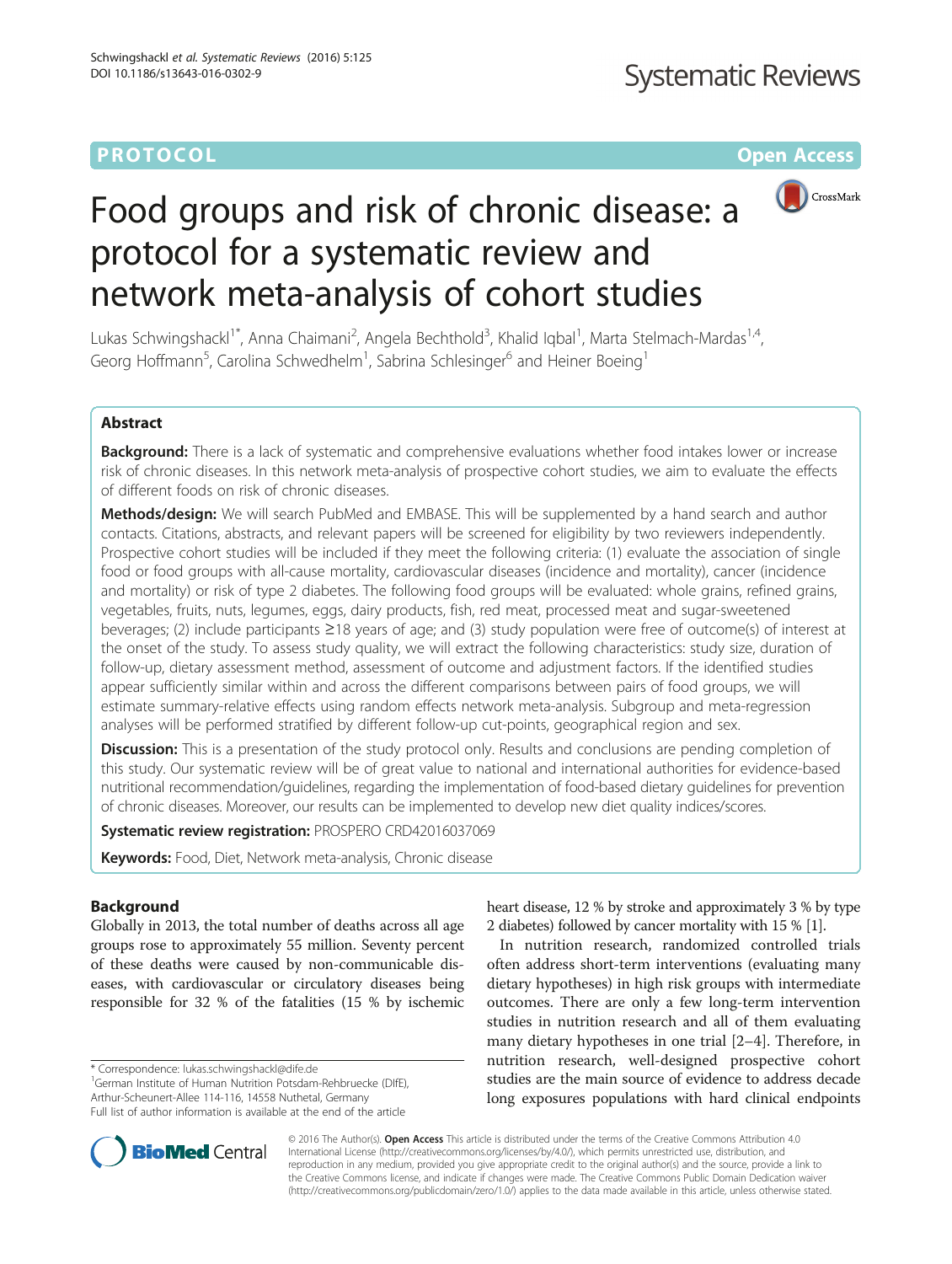[[5\]](#page-6-0). Large prospective cohort studies have shown that 60–75 % of coronary and 36 % of cancer incidents can be explained by lifestyle factors such as unhealthy diets, overweight, obesity, physical inactivity, smoking and excessive alcohol intake [[6\]](#page-6-0). According to the Global Burden of Disease Group in 2012, unhealthy diet is the leading risk factor for death and disability [[7\]](#page-6-0). A high intake of alcohol, red meat, processed meat, sugarsweetened beverages, collectively accounted for 10 % of global disability-adjusted life years in 2010 [[7](#page-6-0)]. In addition, a diet low in fruits, vegetables, milk, nuts, seeds, seafood and whole grains might also contribute to risk of death and chronic diseases.

Previous pairwise meta-analyses of cohort studies showed that certain food groups such as whole grains, vegetables and fruits were associated with reduced risk of coronary heart disease, cancer, and type 2 diabetes [[8](#page-6-0)–[10\]](#page-6-0), whereas red meat or sugar-sweetened beverages were associated with increased risk [[8](#page-6-0)–[10](#page-6-0)]. To the best of our knowledge, no systematic review and meta-analysis has compared simultaneously the effects of multiple dietary factors on all-cause mortality, cardiovascular disease, cancer disease and risk of type 2 diabetes. One important question that remains to be answered is which foods are associated with the most pronounced risk reduction.

Therefore our objective is to compare the impact of different foods on the risk of all-cause mortality, cardiovascular disease, cancer and type 2 diabetes using prospective cohort studies. We also aim to obtain a useful relative ranking of the different foods with respect to the prevention of chronic disease.

## Methods and design

The review was registered in PROSPERO International Prospective Register of Systematic Reviews [\(http://www.crd.](http://www.crd.york.ac.uk/PROSPERO/display_record.asp?ID=CRD42016037069) [york.ac.uk/PROSPERO/display\\_record.asp?ID=CRD4201](http://www.crd.york.ac.uk/PROSPERO/display_record.asp?ID=CRD42016037069) [6037069,](http://www.crd.york.ac.uk/PROSPERO/display_record.asp?ID=CRD42016037069) identifier CRD42016037069). The present systematic review protocol was planned, conducted, and reported in adherence to standards of quality for reporting systematic review and network meta-analysis protocols [[11](#page-6-0)–[14](#page-6-0)] (Additional file [1](#page-5-0)).

## Eligibility criteria

Studies will be included in the meta-analysis if they meet all of the following criteria.

## Types of studies

Only studies with a prospective cohort design (including prospective cohort studies, nested case-control studies, randomized controlled trials, case-cohort studies) that are peer-reviewed and available in full-text will be eligible for the present systematic review.

# Types of participants

Participants aged 18 or older will be eligible. Prospective studies based on children, adolescent or pregnant women will be excluded. The sample included in final analysis had to be free of the outcome(s) (cardiovascular disease and/or, cancer, and/or type 2 diabetes) of interest at the onset of the study.

## Exposure

The impact of the following twelve food groups will be evaluated: whole grains/cereals, refined grains/cereals, vegetables, fruits, nuts, legumes, eggs, dairy products (milk, cheese, yogurt), fish, red meat, processed meat and sugar-sweetened beverages. The focus will be on these 12 food groups since most diet quality indices/score were based on these [\[15](#page-6-0)–[17](#page-6-0)].

The assessment of dietary intake is based on multidimensional exposures and in free-living populations these measurements are often not accurate. The most commonly used techniques for assessing food and drink consumption are food frequency questionnaires, dietary record, dietary history, or 24-h recall. We will include any definition of high (e.g. third tertile, or consumers) vs. low/ reference (i.e. first tertile, or non-consumers) intake categories and we intend to account for the possible impact of the different definitions in additional analyses (see the [Exploration of heterogeneity and inconsistency](#page-5-0) section).

The use of cohort studies in this systematic review makes the evaluation of transitivity challenging since the idea of 'joint randomizability' is not plausible in this setting [[18](#page-6-0)]. However, we will assess whether transitivity is likely to hold prior to the data synthesis following the strategy described in the section [Assessment of the tran](#page-4-0)[sitivity assumption](#page-4-0).

## Geometry of the network

We do not expect to identify studies directly comparing two or more different food groups. Nevertheless, if such studies that meet the eligibility criteria will be identified, we will include them in the network. Figure [1](#page-2-0) shows the network of all possible pairwise comparisons between the eligible dietary factors, and Fig. [2](#page-2-0) shows a 'star network' between the different dietary factors and control; we expect that the structure of our final network will be close to Fig. [2.](#page-2-0)

## Outcome measures

We will consider the following outcomes:

- Primary outcome
	- 1. All-cause mortality; the following outcome assessments will be considered: death registers, record linkage, death certificates, physician records, autopsy data.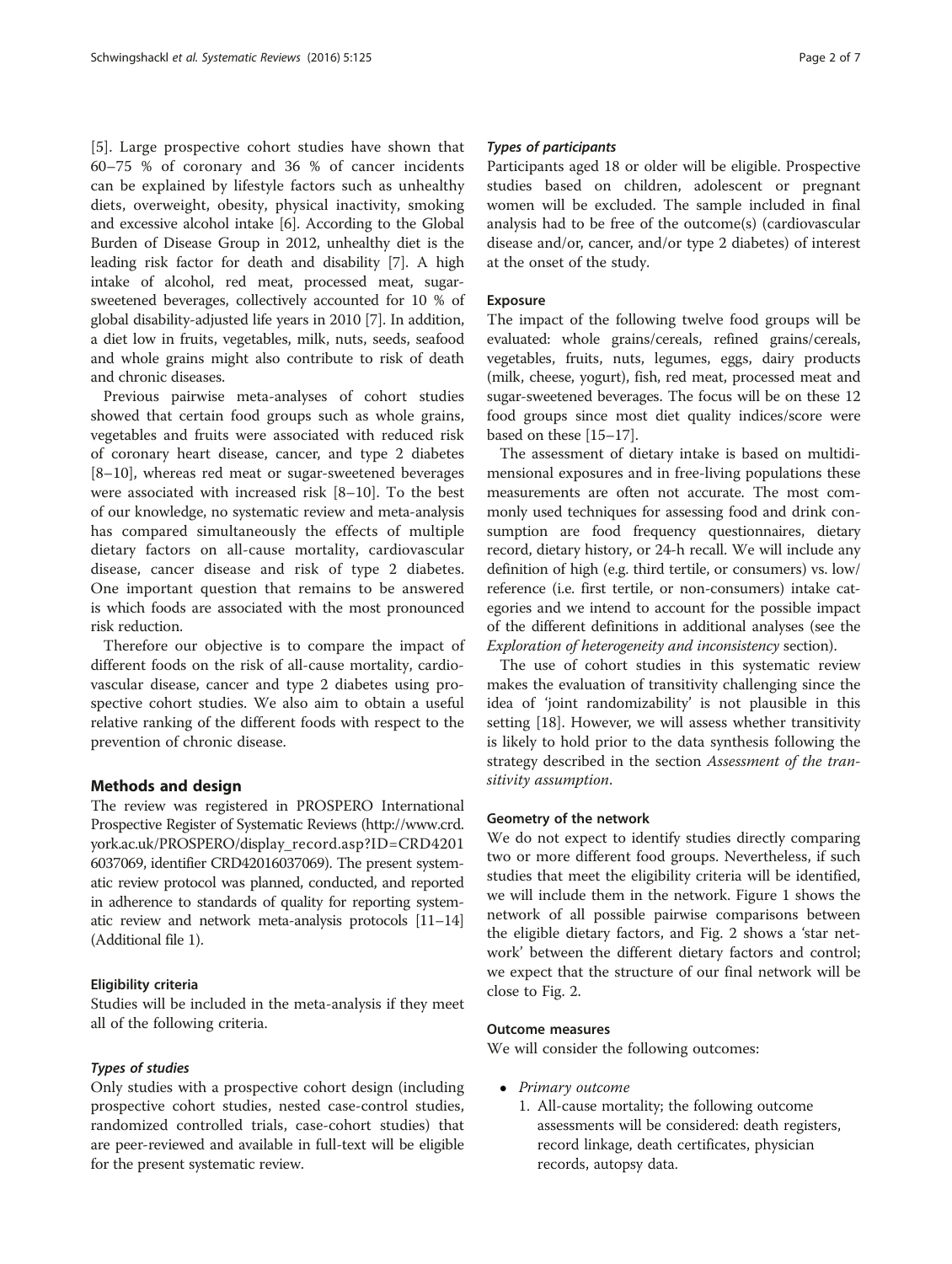<span id="page-2-0"></span>

- Secondary outcomes
	- 1. Cardiovascular disease (incidence); defined accordingly: myocardial infarction, coronary heart disease, coronary artery disease (angina pectoris, myocardial infarction), stroke (haemorrhagic, ischemic), and heart failure. The following outcome assessments will be considered: record linkage (ICD codes), accepted clinical criteria, death registers, death certificates.
	- 2. Cancer (incidence); record linkage (ICD codes), cancer registry data, death certificates, the diagnosis of cancer should be always supported

by pathological examination of tissues. We will include cancer incidence for specific cancer sides (breast, colorectal, prostate, stomach).

3. Type 2 diabetes: the diagnosis should have been established using the standard criteria valid at the time of the beginning of the prospective study. The following outcome assessments will be considered: record linkage, National register confirmed by medical certificates, self-report of physician diagnosis, confirmed self-report of physician diagnosis, identified from register of persons receiving drug imbursement.

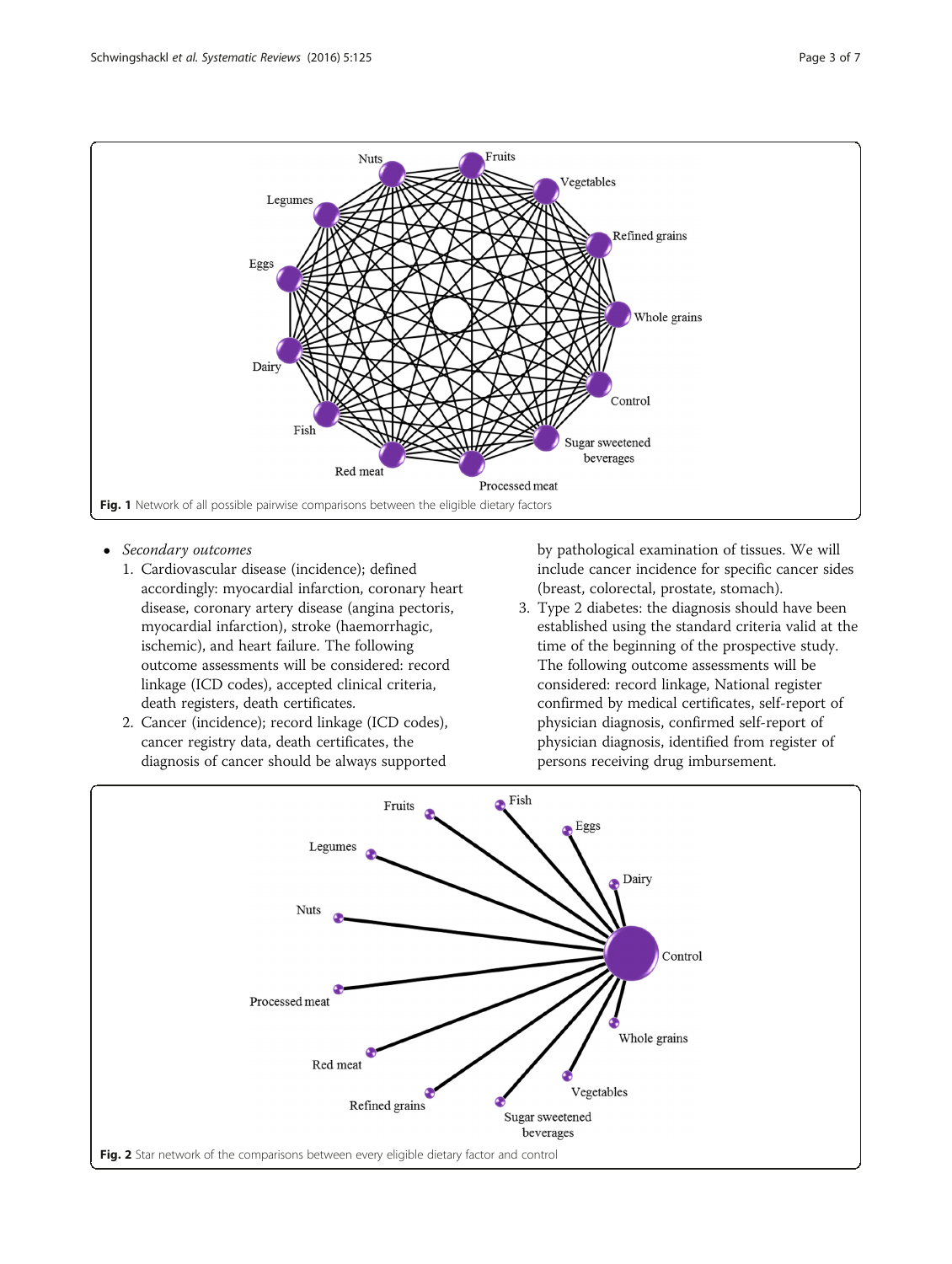# <span id="page-3-0"></span>Search strategy

The search strategy was developed by LS, SS and HB, and will be performed by LS, AB, MSM and KI, and differences resolved by discussion with a third reviewer (HB). We will conduct searches in PubMed (from 1966) and EMBASE (from 1980). We will search for articles of original research by using the following search terms:

#1 food and beverages [MeSH Terms]

- #2 food\*[tiab] OR whole grain\*[tiab] OR refined grain\*[tiab] OR cereal\*[tiab] OR pasta\*[tiab] OR rice\*[tiab] OR potato\*[tiab] OR vegetable\*[tiab] OR fruit\*[tiab] OR nut\*[tiab] OR legume\*[tiab] OR bean\*[tiab] OR egg\*[tiab] OR dairy[tiab] OR dairies[tiab] OR milk[tiab] OR yogurt[tiab] OR cheese[tiab] OR fish[tiab] OR seafood[tiab] OR meat[tiab] OR processed meat[tiab] OR sugar sweetened beverage\*[tiab]
- #3 mortality OR incidence OR cardiovascular OR coronary OR stroke OR cancer OR neoplasm OR neoplastic disease OR diabetes OR vascular OR myocardial infarction
- #4 prospective OR follow-up OR cohort OR longitudinal
- #5 (#1 OR #2) AND #3 AND #4

Moreover, the reference lists from the retrieved articles; systematic reviews and meta-analyses will be checked to search for further relevant studies (umbrella review of systematic review and meta-analyses). There will be no restrictions on language or publication year. Studies published in languages other than English will be translated by international scientists in our institute.

#### Study selection process

Two reviewers will independently screen titles and abstracts of all the retrieved bibliographic records. Full texts of all potentially eligible records passing the title and abstract screening level will be retrieved and examined independently by two reviewers (for each database) with the abovementioned eligibility criteria/exclusion criteria [\[19](#page-6-0), [20](#page-6-0)]. Disagreements will be resolved by consensus or adjudication of another reviewer. A flow diagram will outline the study selection process and reasons for exclusions (full-text). When a study was published in duplicate, we will include the version containing the most comprehensive information (latest information in the case of follow-up studies).

## Data extraction

After determination of the study selection, two reviewers will extract independently the following characteristics: the first author's last name, year of publication, study origin, cohort name, sample size, number of cases, age at entry, sex, study length (follow-up in years), outcome, outcome assessment, assessment of diet, quantity of diet, risk estimate (most adjusted measures) (hazard ratios (HR), risk ratios (RR) or odds ratios (OR) with their corresponding 95 % confidence intervals (CIs)) and adjustment factors using our own checklist (piloting of the tool based on three studies will be performed).

When a study provides several risk estimates, the multivariate adjusted model will be chosen. If only separate risk estimates for male and female participants will be available in one study, data will be pooled and treated as one study.

## Risk of bias assessment

To assess the risk of bias of the cohort studies, we will assess ascertainment of exposure (e.g. validated, calibrated FFQ, 24 h recall/diet history/diet records for multiple days will be judged as low risk of bias; whereas un-validated FFQ, single 24 h recall/diet records/diet history will be judged as high risk of bias studies), assessment of outcome (e.g. record linkage according ICD codes, accepted clinical criteria, independent or blind assessment will be judged as low risk of bias; whereas self-reported not validated assessment will be judged as high risk of bias studies), adequacy of follow-up depending on the outcome (e.g. stratified by the median duration of follow-up: e.g.  $\geq 10$  years for CVD will be judged as low risk of bias; whereas <10 years for CVD will be judged as high risk of bias), and adjusted basic model and outcome relevant adjustments (e.g. adjustment for the most important factors: sex, age, education, smoking and physical activity, BMI will be judged as low risk of bias studies; whereas low number of adjustments will be judged as high risk of bias), based on our own developed tool [\[21\]](#page-6-0). Studies will be classified as being at low risk of bias in general only if none of the domains established a high risk of bias, and at moderate overall risk of bias if they were at high risk for one domain only. In all other cases, studies were classified as being overall at high risk of bias.

# Dealing with missing data

We will try to obtain relevant missing data from authors of the included cohort studies (by e-mail). If we will not be able to obtain the missing data we will exclude the cohort from the network meta-analysis (NMA). We do not expect high missing data rate, since this phenomenon is not common in meta-analysis of observational studies [[15](#page-6-0), [18, 22](#page-6-0)].

# Evaluation of synthesis assumptions and statistical analysis

#### Description of the available data

We will generate descriptive statistics for study and population characteristics describing the available data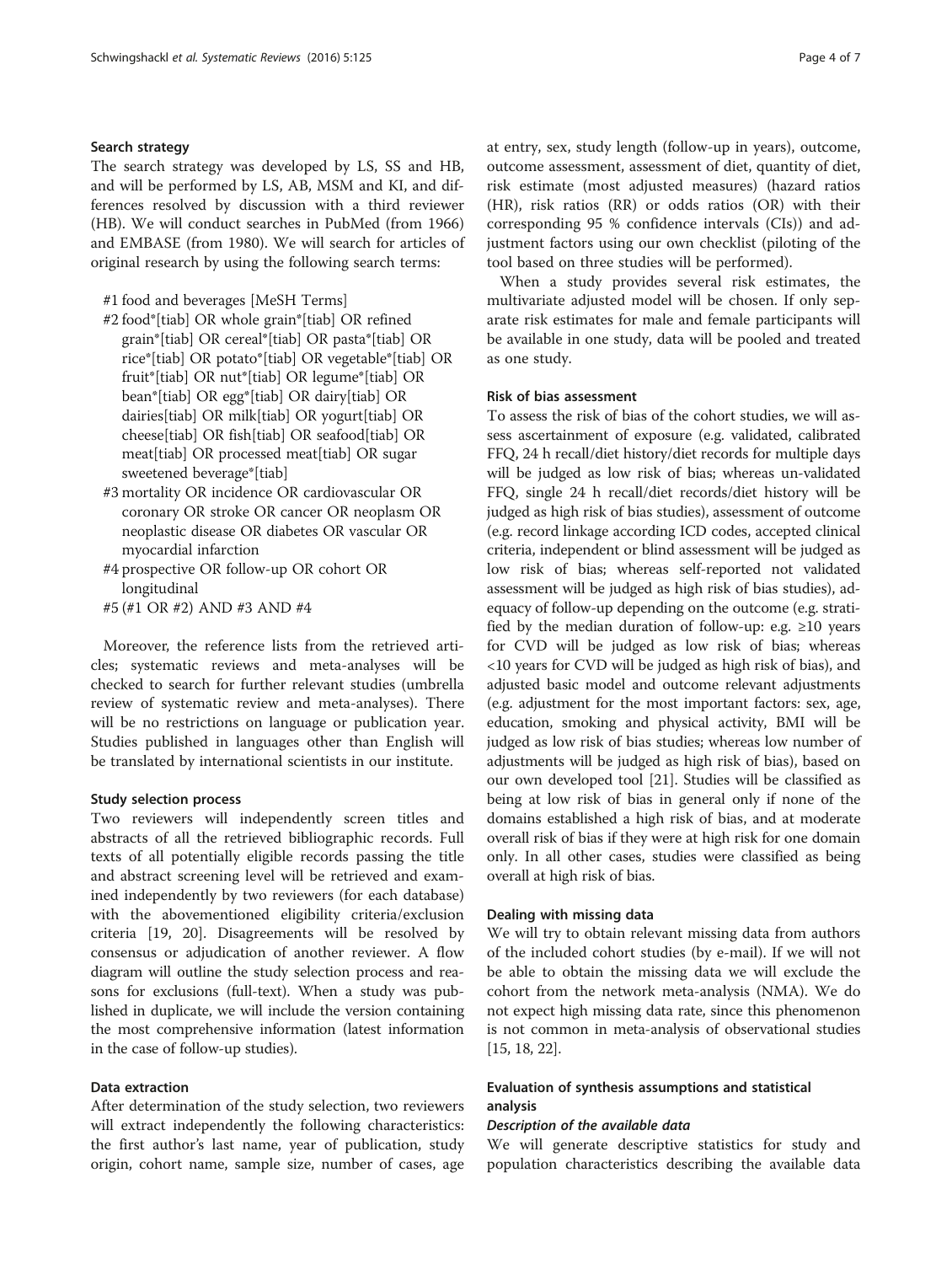<span id="page-4-0"></span>and some important variables (e.g. age, length of followup, outcome relevant baseline risk factors, etc.) for each pairwise comparison. We will present the available direct comparisons between different food groups and control using a network diagram for each outcome [[23](#page-6-0)]. The size of the nodes will be proportional to the sample size/ number of cases exposed to each dietary factor and the thickness of the lines proportional to the inverse variance of the respective direct relative effects. We will also use the contribution matrix to identify the direct comparisons with greater influence in the network relative effects [[23, 24\]](#page-6-0).

#### Standard pairwise meta-analyses

We will perform three types of analysis:

- 1. High vs. low intake meta-analyses: summary risk will be estimated for high versus low intake of single food or food groups and risk of chronic diseases by applying random effect models.
- 2. Dose-response meta-analyses: we will investigate the association between intake of dietary factors as a continuous variable and risk of chronic diseases, by performing a dose-response meta-analysis as described by Orsini et al. and Greenland and Longnecker [[25](#page-6-0), [26\]](#page-6-0). This method requires for at least three exposure categories: the quantified exposure value and the RRs with the respective 95 % CI, as well as the number of cases and person-years. If studies did not report on distribution of person-years in single categories, but provided information on number of cases and total personyears/ or number of total participants plus follow-up period, we will estimate the missing information as previously described [\[27](#page-6-0), [28](#page-6-0)].
- 3. Non-linear dose-response relation: in addition, we will explore whether there is indication for a nonlinear dose-response relation between dietary factors and chronic diseases. We will perform cubic spline regression models and evaluate non-linearity by using a likelihood ratio test [[29\]](#page-6-0).

To explore heterogeneity between studies, we will use the Q test and the  $I^2$  statistic (with a value of  $I^2 > 50\%$ considered to represent potentially important heterogeneity [\[30](#page-6-0)]). In addition, to identify potential sources of heterogeneity, we will stratify the meta-analysis by subgroups (age, length of follow-up, dietary assessment method) and use meta-regression analysis.

#### Assessment of the transitivity assumption

Transitivity is the fundamental assumption of indirect comparisons and network meta-analysis, and its violation threatens the validity of the findings obtained from a network of studies. Our inference about the plausibility of transitivity will be based on the following criteria:

- We will assess the similarity and comparability of each dietary factor as well as for the control/ reference groups when they appear in different studies. For example, we will assess whether discrepancies in amount of intake or definition of exposure of the same foods across studies are likely to render some nodes in the network intransitive.
- We will assess whether the potential effect modifiers (see the [Data Extraction](#page-3-0) section) are similarly distributed across the available direct comparisons in the network.

#### Network meta-analysis

If the identified studies appear to be sufficiently similar with respect to the effect modifiers and transitivity is likely be plausible, we will perform a random effects network meta-analysis for each outcome to estimate all possible pairwise relative effects and obtain a clinically meaningful relative ranking of the different food groups. We will use contrast-level data (HRs, RRs or ORs separately) as we do not expect arm-level data to be available. We will account for the correlation in studies with multiple dietary groups when the required data are available to obtain the covariance of the effect sizes from such studies. If we will not be able to obtain these covariances, we will treat the effect sizes from these studies as independent and we will assume different correlation values in a sensitivity analysis. We will present summary HRs, RRs or ORs in a league table. We will also estimate the relative ranking of the different food groups for each outcome using the distribution of the ranking probabilities and the surface under the cumulative ranking curves (SUCRA) [[31\]](#page-6-0). For each outcome, we will assume a common network-specific heterogeneity parameter and we will estimate the predictive intervals to assess how much this heterogeneity affects the relative effects with respect to the additional uncertainty anticipated in future studies [\[32\]](#page-6-0).

#### Assessment of inconsistency

To evaluate the presence of statistical inconsistency (i.e. disagreement between the different sources of evidence) in the data we will employ both local and global approaches [\[33\]](#page-6-0). Specifically, we will use the loop-specific approach [[34\]](#page-6-0) to detect loops of evidence that might present important inconsistency as well as the nodesplitting approach [\[35\]](#page-6-0) to detect comparisons for which direct estimates disagree with indirect evidence from the entire network. Global methods investigate the presence of inconsistency jointly from all possible sources in the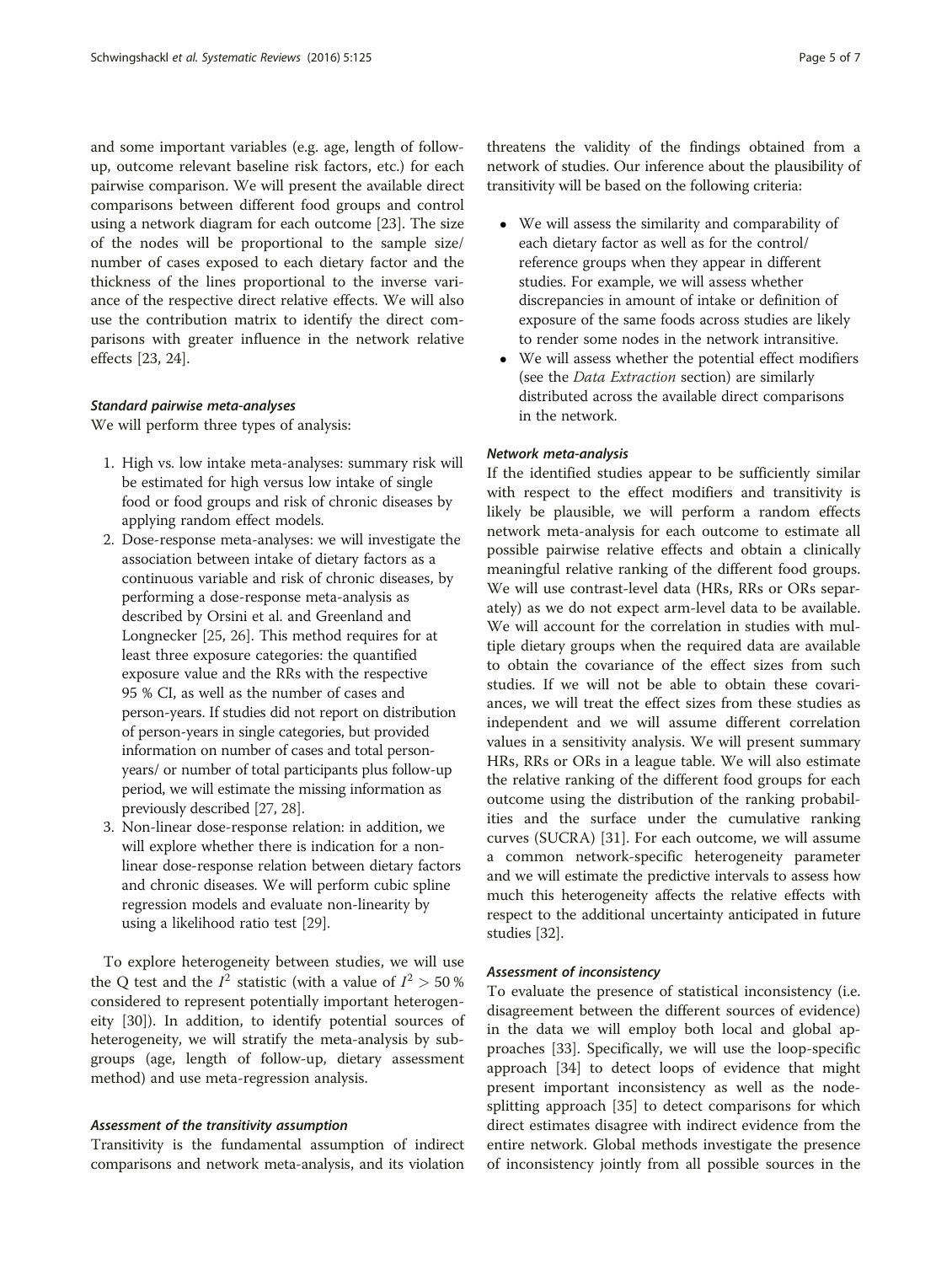<span id="page-5-0"></span>network. For this purpose, we will use the design-bytreatment interaction model and the  $I^2$  statistic [[36, 37\]](#page-6-0).

## Exploration of heterogeneity and inconsistency

In the presence of important heterogeneity and/or inconsistency, we will explore the possible sources. If sufficient data will be available, we will run network meta-regression analyses to account for differences by duration of followup of the studies, sex, dietary assessment method, level of physical activity, body mass index, smoking status and outcome relevant baseline risk factors (e.g. blood pressure, dyslipidemia).

#### Small-study effects and publication bias

We will use the comparison-adjusted funnel plot [[23\]](#page-6-0) to assess the presence of small-study effects in the network and contour-enhanced funnel plots [[38\]](#page-6-0) to investigate whether funnel plot asymmetry is likely to be explained by publication bias. We will also run network metaregression models that account for differences in the relative effects between smaller and larger studies [\[39\]](#page-6-0).

#### Sensitivity analyses

We will assess the sensitivity of results for the primary outcome by analysing only studies considered being at low risk of bias.

#### Implementation and software

We will fit all analyses described in a frequentist framework using Stata [\[40](#page-6-0)] (network package [[41\]](#page-6-0)), and we will produce presentation tools with the *network graphs* package [\[42](#page-6-0)].

#### Quality of the evidence

We will first use our recently developed NutriGrade-tool to evaluate and judge the meta-evidence for pairwise comparisons, which has been especially developed for nutrition research to address specific requirements for this research field [[21\]](#page-6-0). Then, to infer about the quality of evidence from the network meta-analysis will combine our judgment about the direct comparisons with their contributions in the estimation within the network as described in Salanti et al. [[33\]](#page-6-0).

# **Discussion**

This systematic review and network meta-analysis will be the first to summarize and compare the effects of different foods or food groups on all-cause mortality, cardiovascular disease, type 2 diabetes and cancer, using both direct and indirect evidence. This analysis will show which foods or food groups, if any, might be the most promising in the prevention of chronic diseases. Our systematic review will be of great value to national

and international authorities for evidence-based nutritional recommendation/guidelines, regarding the prevention of chronic diseases. Moreover, our results can be implemented to develop new diet quality indices/ scores.

# Additional file

#### [Additional file 1:](dx.doi.org/10.1186/s13643-016-0302-9) PRISMA-P checklist. (DOC 82 kb)

#### Acknowledgements

Not applicable.

#### Funding

No funding to declare.

# Availability data and materials

Not applicable.

#### Authors' contributions

LS, AC, SS, KI, GH, HB and MSM contributed to the conception and design of the systematic review and meta-analysis. LS, AC, AB, SS, KI, GH, CS, MSM and HB will be involved in the acquisition and analysis of the data. LS, AC, AB, KI, GH, CS, MSM and HB will interpret the results. LS, AC, AB, SS, KI, GH, CS, MSM and HB drafted this protocol. All authors provided critical revisions of the protocol and approved submission of the final manuscript.

#### Authors' information

Not applicable.

## Competing interests

The authors declare that they have no competing interests.

#### Consent for publication

Not applicable.

#### Ethics approval and consent to participate Not applicable

#### Author details

<sup>1</sup>German Institute of Human Nutrition Potsdam-Rehbruecke (DIfE), Arthur-Scheunert-Allee 114-116, 14558 Nuthetal, Germany. <sup>2</sup>Department of Hygiene and Epidemiology University of Ioannina School of Medicine, Medical School Campus, University of Ioannina, Ioannina 45110, Greece. <sup>3</sup>German Nutrition Society, Godesberger Allee 18, 53175 Bonn, Germany. 4 Department of Pediatric Gastroenterology and Metabolic Diseases, Poznan University of Medical Sciences, Szpitalna 27/33, 60-537 Poznan, Poland. 5 Department of Nutritional Sciences, University of Vienna, Althanstraße 14, UZA II, 1090 Vienna, Austria. <sup>6</sup>Department of Epidemiology and Biostatistics School of Public Health, Imperial College London, St. Mary's Campus, Norfolk Place, Paddington, London W2 1PG, UK.

#### Received: 6 April 2016 Accepted: 18 July 2016 Published online: 27 July 2016

#### References

- 1. GBD 2013 Mortality and Causes of Death Collaborators. Global, regional, and national age-sex specific all-cause and cause-specific mortality for 240 causes of death, 1990–2013: a systematic analysis for the Global Burden of Disease Study 2013. Lancet. 2015;385(9963):117–171.
- 2. Howard BV, Manson JE, Stefanick ML, Beresford SA, Frank G, Jones B, Rodabough RJ, Snetselaar L, Thomson C, Tinker L, et al. Low-fat dietary pattern and weight change over 7 years: the Women's Health Initiative Dietary Modification Trial. JAMA. 2006;295(1):39–49.
- 3. Estruch R, Ros E, Salas-Salvado J, Covas MI, Corella D, Aros F, Gomez-Gracia E, Ruiz-Gutierrez V, Fiol M, Lapetra J, et al. Primary prevention of cardiovascular disease with a Mediterranean diet. N Engl J Med. 2013;368(14):1279–90.